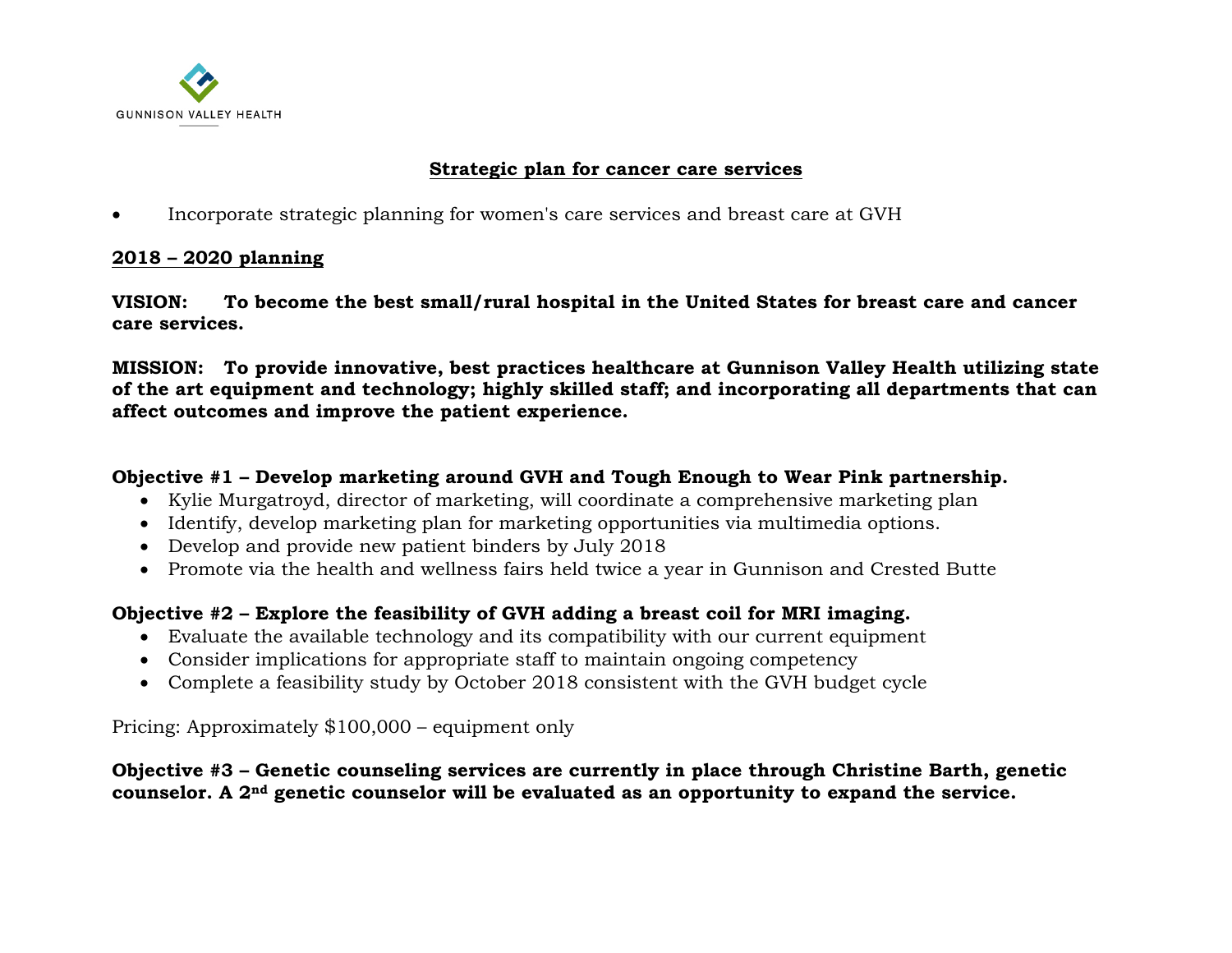

#### **Objective #4 – A program be put in place to advise patients regarding their breast density results.** Cost: TBD

# **Objective #5 – Evaluate the opportunities to provide stereotactic equipment compatible with the Hologic equipment.**

Cost: TBD

## **Objective #6 – Participate on a Tumor Board to collaborate on diagnosis and best treatment for cancer and breast cancer patients.**

- Involves GVH staff from Hematology, Oncology, Nursing, Surgery and Imaging.
- Continue exploring possibilities with UC Health or other facilities to participate in a collaborative tumor board.

# **Objective #7 – Develop the physical therapy rehabilitation program for oncology patients to provide earlier intervention.**

- Evaluate the opportunity for rehabilitative preoperative screening program
- Identify opportunities for earlier intervention, e.g. lymphedema

# **Objective #8 – Enhance the current integrative therapy program to offer a set of services to oncology patients.**

• Massage therapy, nutrition services, ortho-bionomy, mindfulness, Reiki therapy Cost: \$25,000

# **Objective #9 – Continue to monitor technology demonstrating results that should be considered to support the GVH cancer program.**

• Utilize Cancer Steering Committee to monitor

## **Objective #10 – Collaborate with TETWP, Living Journeys, Wellbeing Connection and GVH to offer quarterly educational events for the community around Women's Care, Breast Cancer, and preventative healthcare.**

Cost: \$5,000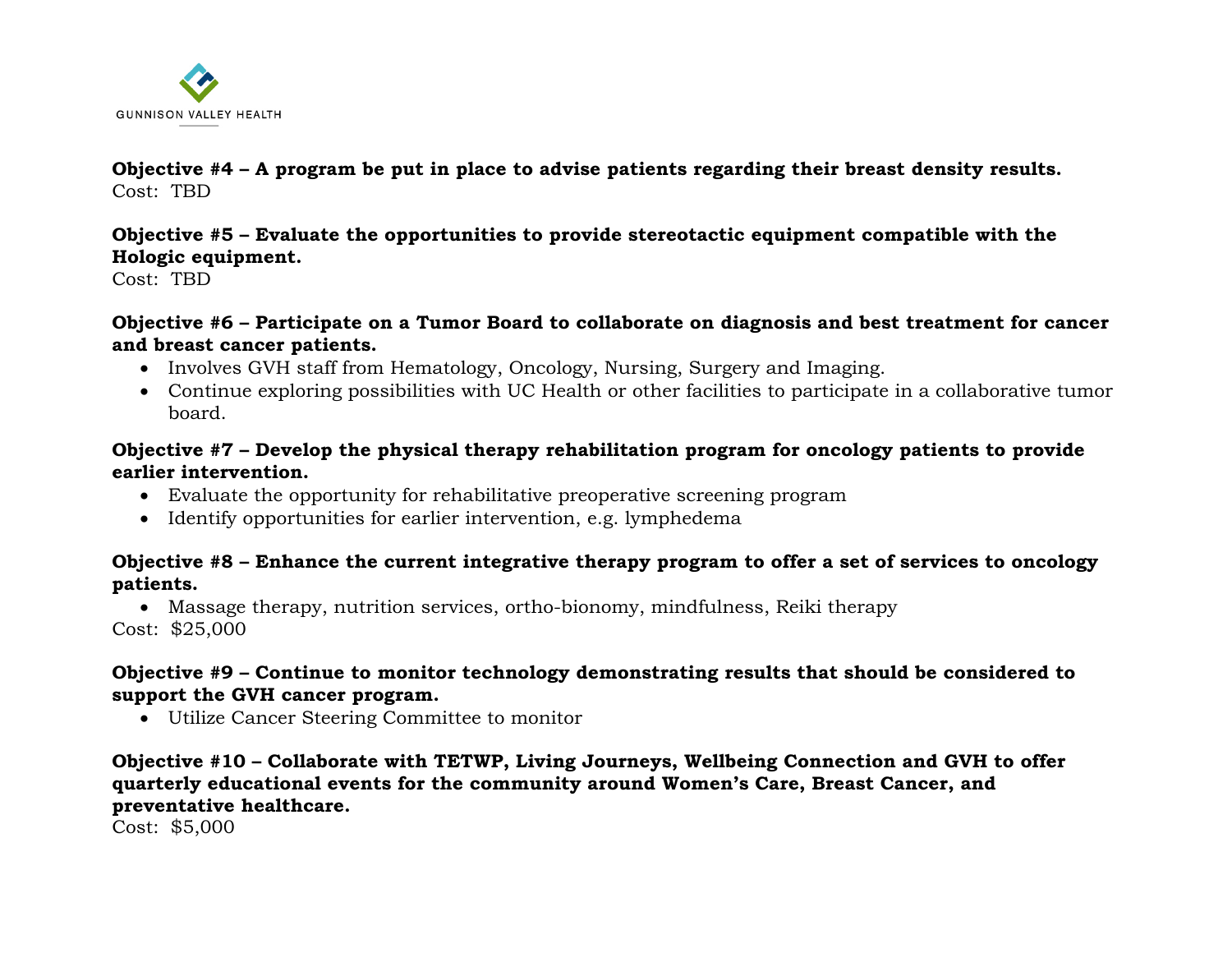

#### **Objective #11 – Explore options for extended stays for radiation patients in Montrose, in collaboration with Montrose Memorial.**

• Continue working with Living Journeys and TETWP to offer transportation support while this option is reviewed.

#### **Objective #12 – Develop behavioral health services as a support to cancer patients in Crested Butte.**

- Develop integrated behavioral health/primary care model with Dr. Eric Thorson
- Renovate space in the Ore Bucket Building to provide behavioral health services that complement the primary care practice

Renovation Cost: \$75,000 Personnel: \$50,000

#### **Objective #13 – Evaluate the opportunity to provide mobile PET/CT scanning.**

Cost: TBD

# **Objective #14 – Evaluate the value/cost associated with the medical reporting software system for breast cancer.**

Cost: \$30,000

**Objective #15 – Collaborate with Living Journeys to provide cancer support groups by using available resources.**

**Objective #16 – Evaluate the value and cost associated with an oncology pharmacist.**

**Objective #17 – Evaluate the opportunity to provide Cryo caps for chemotherapy patients.**

#### **Objective #18 – Evaluate the feasibility of providing a nuclear medicine service**

• As part of this feasibility, consider the alternative of new magnesium seeds as Sentinel node markers to surgically treat breast cancer.

#### **Objective #19 – GVH will prepare and become accredited through the American College of Surgeons Commission on Cancer (COC) by December 2019.**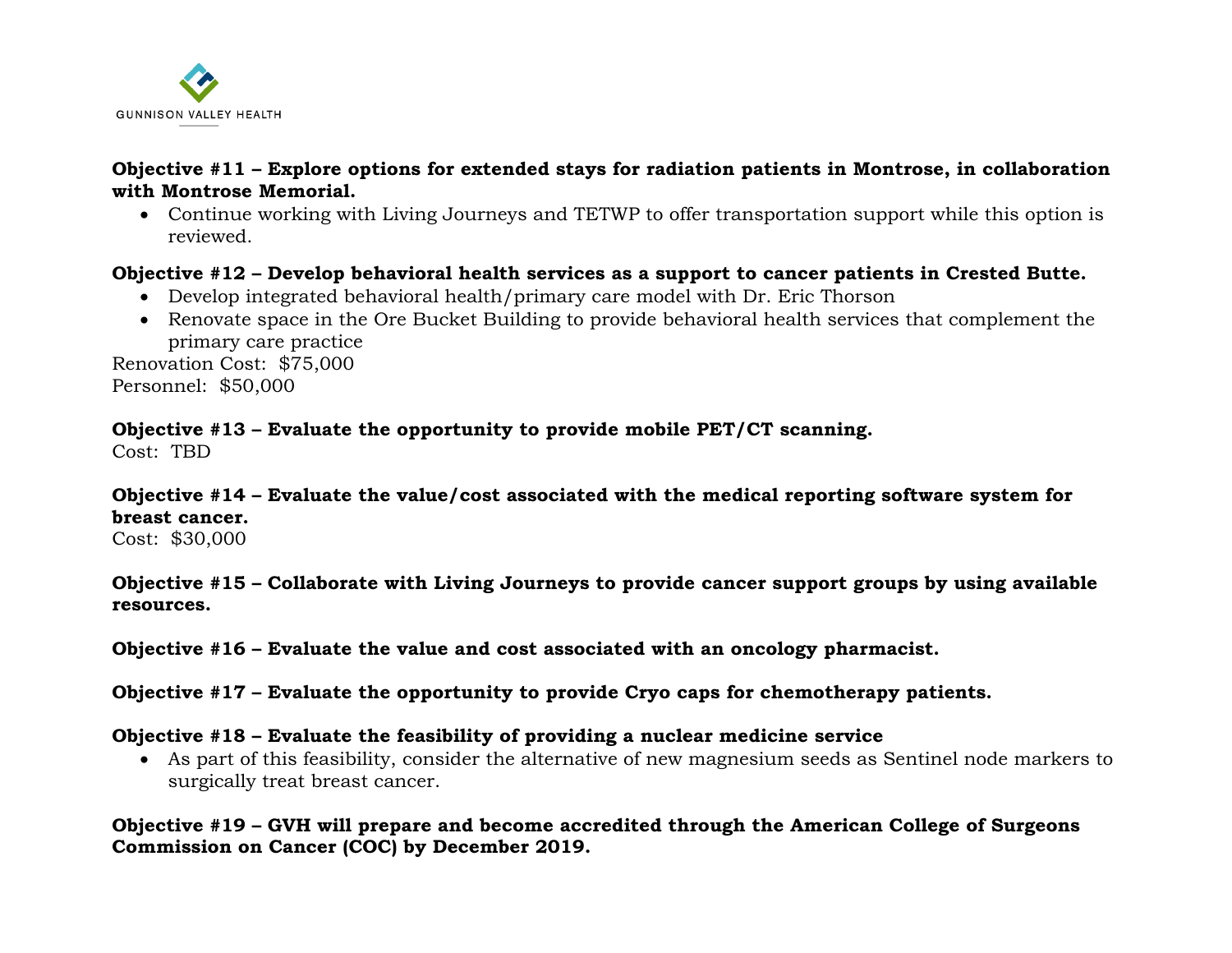

## **Objective #20 – GVH will review the opportunities to provide intraoperative radiation therapy options for breast care.**

• Work with Dr. Timothy to review potential options and feasibility of the service.

#### **Objective #21 – Continue to evaluate the feasibility of radiation therapy with local and regional partners along with a cancer center.**

• GVH master planning to be completed  $7/2019$ 

#### **Strategic Items Completed**

#### **Objective #1 – Establish a Patient Navigator for Oncology Patients.**

Pricing: Approximately \$30,000

## **Objective #2 - Develop support services for cancer patients through GVH Palliative Care.**

• Work with Pam Brunsell, Director of Home Health and Hospice for a list of available services, to be offered to new patients, and for billing information.

Pricing: TBD

#### **Objective #5 - Strengthen the Cancer Steering Committee at GVH to provide input regarding equipment purchases, staffing and programming, to insure consistency with the vision, mission and goals at GVH and of this plan.**

• The Cancer Steering Committee, a multi-disciplinary committee, meets monthly to evaluate progress and services, in accordance with the Strategic Plan.

Pricing: GVH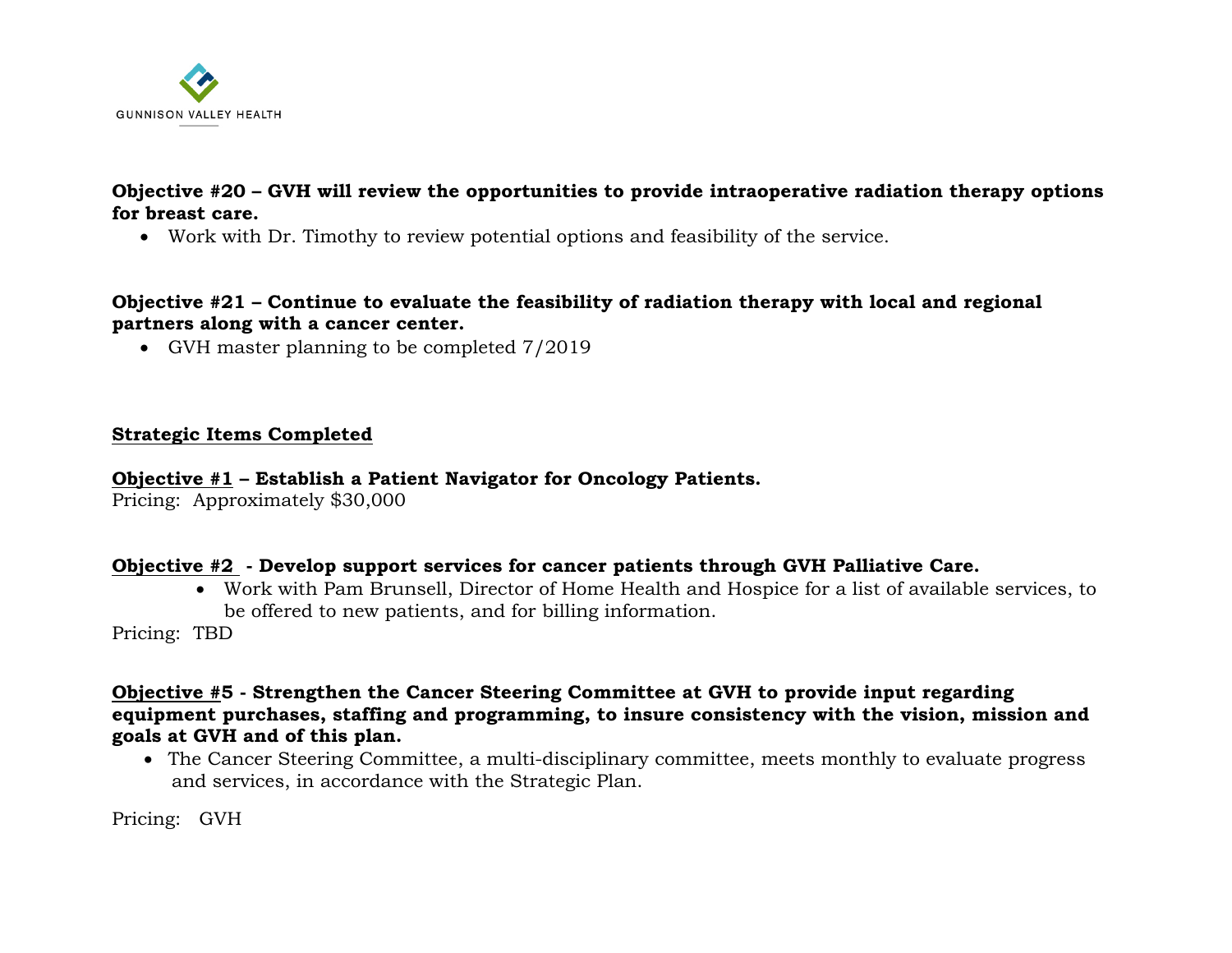

## **Objective #6 – Evaluate feasibility of 3D tomosynthesis for imaging modalities, especially for patients with dense breasts.**

• Explore possibility and benefit of 3D Tomosynthesis

Pricing: approximately \$503,000 (hologic price for equipment only)

## **Objective #8 - GVH will develop core group of oncologists to serve its patients.**

- GVH is exploring three options: a relationship with UC Health (telemedicine), a visiting oncology program and hiring an onsite oncologist.
- GVH is evaluating the best option for our patient needs, with input from our surgical and oncology services.

benefits

Pricing: GVH Locums approx. \$60,000/yr FT minimum \$400,000+

# **Objective #9 – GVH will develop core imaging programs to serve our patients, with a skill set for women's care and breast care.**

- GVH is exploring two options: hiring an onsite radiologist and a relationship with a radiology company that would provide and on site radiologist.
- GVH is evaluating the best option for our patient needs.

Pricing: GVH

## **Objective #10- Strengthen genetic counseling services for breast cancer patients.**

- GVH is offering genetic counseling services to patients, through telemedicine, under Dr. Timothy's direction.
- Review and remedy connectivity issues.
- Evaluate equipment and space needs for telehealth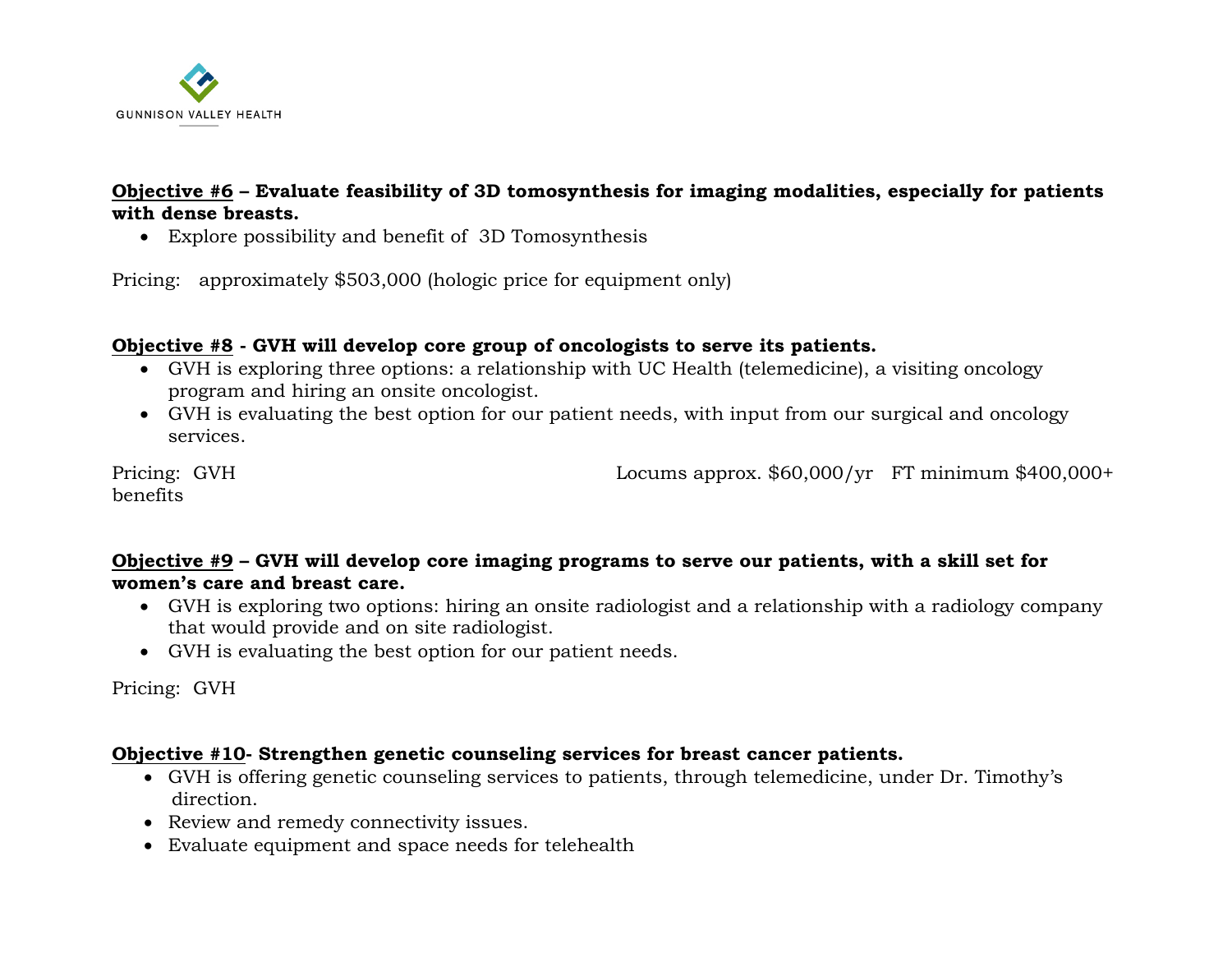

#### Pricing: IT: 10,000 + 300.00-1000.00/month

#### **Objective #11 – Identify objective breast density software appropriate for our services.**

- Volpara (icad) program becomes obsolete with 3D Tomo.
- Radiologists identifies stages and will evaluate the need for this additional software.

Pricing: TBD

**Objective #12** – **Obtain vacuum assisted device/stereo equipment to allow us to perform ultrasound guided biopsies and stereotactic biopsies at Gunnison Valley Health and prevent patients having to travel to other healthcare center for these services.**

- Have obtained both devices.
- Develop internal, radiology and tech support.
- Evaluate best service

Pricing: Vacuum - \$28,475.00 Stereotactic - \$145,113.00 70,000 dedicated from TEWTP/2015

## **Objective #13 – Obtain necessary equipment to perform sentinel node biopsies (hot lab).**

- Have obtained probe, and hot lab for Nuclear Regulatory Commission (NRC) licensure.
- Evaluate more efficient system for coordination of services for sentinel node.
- Evaluate options to provide man power and execution.

Pricing: Probe - \$15-20,000.00 Hot Lab - \$30,000.00 \$20,000/yr additional support

## **Objective #15 - Secure support for STAR Program Certification.**

- Requires certification of and collaboration among Oncology, Rehabilitation, Nursing, Physicians and Administration
- Establishes a patient baseline upon diagnosis